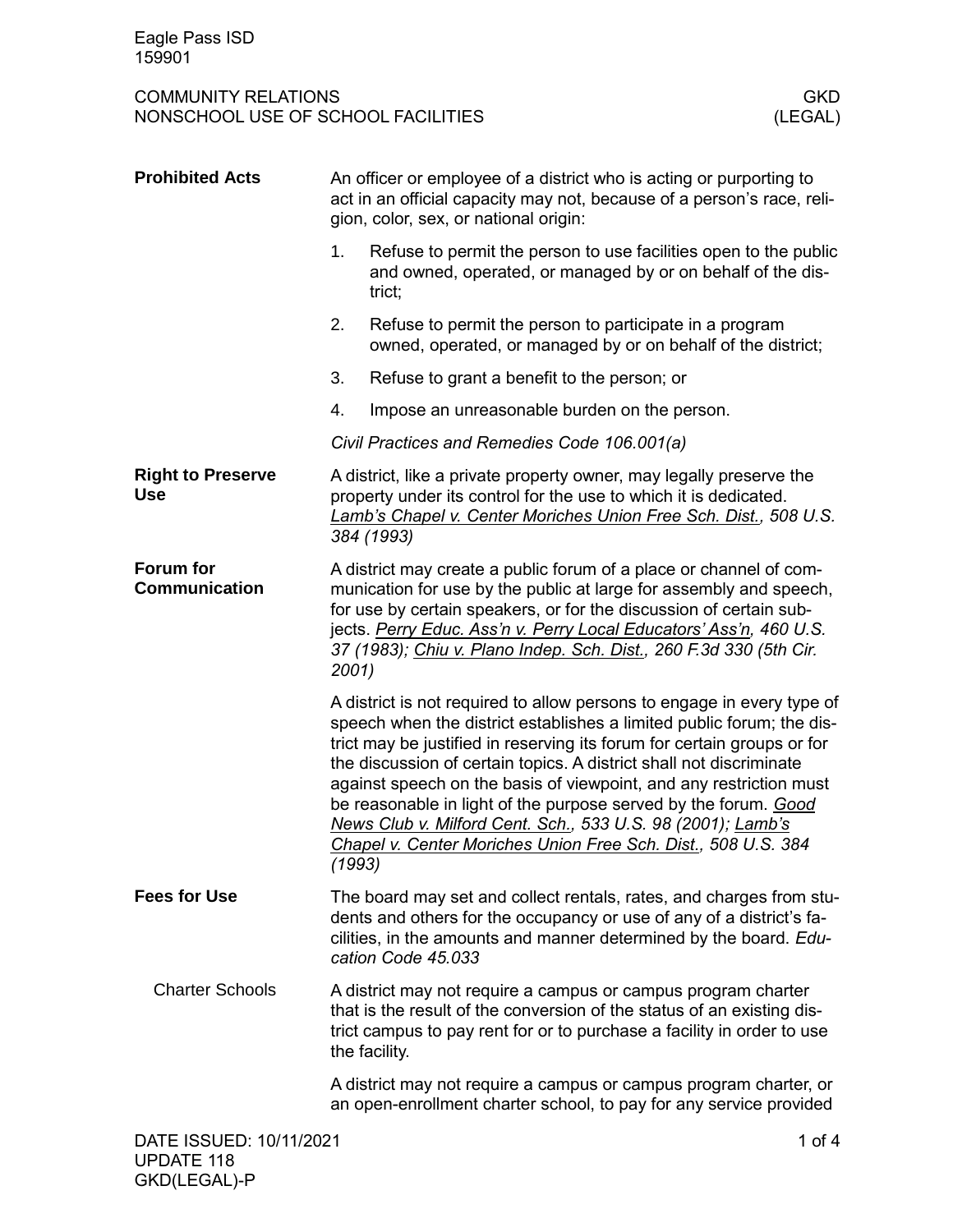|                                               | by the district under a contract between the district and the cam-<br>pus, campus program, or open-enrollment charter school an<br>amount that is greater than the amount of the actual costs to the<br>district of providing the service.                                                                                                                                                                                                                                                                                                                                                                                                                                                                                                                                                                               |
|-----------------------------------------------|--------------------------------------------------------------------------------------------------------------------------------------------------------------------------------------------------------------------------------------------------------------------------------------------------------------------------------------------------------------------------------------------------------------------------------------------------------------------------------------------------------------------------------------------------------------------------------------------------------------------------------------------------------------------------------------------------------------------------------------------------------------------------------------------------------------------------|
|                                               | Education Code 11.1543                                                                                                                                                                                                                                                                                                                                                                                                                                                                                                                                                                                                                                                                                                                                                                                                   |
| <b>Patriotic Societies</b>                    | If a district has a designated open forum or a limited public forum<br>and receives funds made available through the United States De-<br>partment of Education, the district shall not deny equal access or a<br>fair opportunity to meet, or to discriminate against, any group offi-<br>cially affiliated with the Boy Scouts of America, or any other youth<br>group listed in Title 36 of the United States Code (as a patriotic so-<br>ciety), that wishes to conduct a meeting within that designated<br>open forum or limited public forum, including denying such access<br>or opportunity or discriminating for reasons based on the member-<br>ship or leadership criteria or oath of allegiance to God and country<br>of the Boy Scouts of America or of the youth group listed as a patri-<br>otic society. |
|                                               | The United States secretary of education may issue and secure<br>compliance with rules or orders with respect to a district that re-<br>ceives federal funds and that denies equal access, or a fair oppor-<br>tunity to meet, or discriminates, as described above. If a district<br>does not comply with the rules or orders, no funds made available<br>through the Department of Education shall be provided to that dis-<br>trict.                                                                                                                                                                                                                                                                                                                                                                                  |
|                                               | [For provisions related to a patriotic society's access to students,<br>see GKE.]                                                                                                                                                                                                                                                                                                                                                                                                                                                                                                                                                                                                                                                                                                                                        |
| 'Youth Group'                                 | "Youth group" means any group or organization intended to serve<br>young people under the age of 21.                                                                                                                                                                                                                                                                                                                                                                                                                                                                                                                                                                                                                                                                                                                     |
| <b>Limited Public</b><br>Forum                | For purposes of this policy regarding Patriotic Societies, an ele-<br>mentary school or secondary school has a limited public forum<br>whenever the school grants an offering to, or opportunity for, one or<br>more outside youth or community groups to meet on school prem-<br>ises or in school facilities before or after the hours during which at-<br>tendance at the school is compulsory.                                                                                                                                                                                                                                                                                                                                                                                                                       |
| Sponsorship                                   | Nothing in this policy shall be construed to require a district to<br>sponsor any group officially affiliated with the Boy Scouts of Amer-<br>ica, or any youth group listed as a patriotic society.                                                                                                                                                                                                                                                                                                                                                                                                                                                                                                                                                                                                                     |
|                                               | Boy Scouts of America Equal Access Act, 20 U.S.C. 7905                                                                                                                                                                                                                                                                                                                                                                                                                                                                                                                                                                                                                                                                                                                                                                   |
| <b>Facilities as Polling</b><br><b>Places</b> | A district shall make its buildings available for use as polling places<br>in any election that covers territory in which the buildings are lo-<br>cated. If more than one authority requests the use of the buildings                                                                                                                                                                                                                                                                                                                                                                                                                                                                                                                                                                                                   |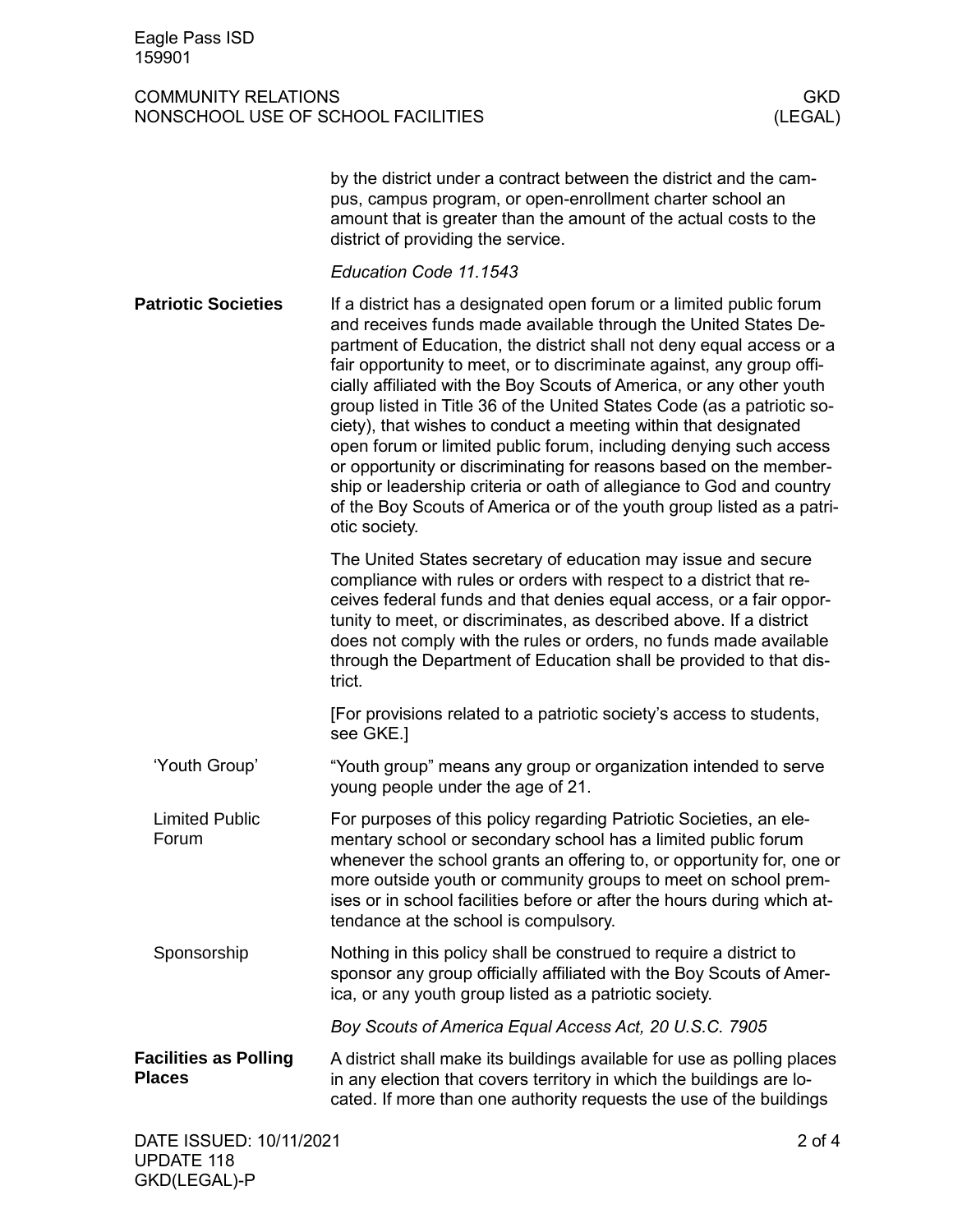|                                                                 | for the same day and simultaneous use is impractical, a district<br>shall determine which authority may use the building. Election<br>Code 43.031(c)                                                                                                                                                                                                                                                                                                                                                                             |
|-----------------------------------------------------------------|----------------------------------------------------------------------------------------------------------------------------------------------------------------------------------------------------------------------------------------------------------------------------------------------------------------------------------------------------------------------------------------------------------------------------------------------------------------------------------------------------------------------------------|
|                                                                 | No charge, including a charge for personnel, utilities, or other ex-<br>penses incurred before or after regular business hours, shall be<br>made for the use of a district building for a polling place if the day<br>of the election is a day on which the building is normally open. If<br>the day of an election is a day on which the building is not normally<br>open, a charge may be made only for the reimbursement of actual<br>expenses resulting from use of the building in the election. Election<br>Code 43.033(a) |
|                                                                 | [For provisions related to polling place security, see CKC.]                                                                                                                                                                                                                                                                                                                                                                                                                                                                     |
| <b>Political Party</b><br><b>Conventions</b>                    | A district shall not assess a charge for the use of a school building<br>for a precinct, county, or senatorial district convention, except for<br>reimbursement for the actual charges resulting from use of the<br>building for the convention. The district shall provide an itemized<br>statement of expenses to the reimbursing authority. Election Code<br>174.0631                                                                                                                                                         |
| <b>Facilities as Places</b><br>of Worship<br><b>Definitions</b> | "Disaster" has the meaning assigned by Government Code<br>418.004.                                                                                                                                                                                                                                                                                                                                                                                                                                                               |
|                                                                 | "Governmental entity" includes a political subdivision of this state,<br>including a county, municipality, or special district or authority or an<br>officer, employee, or agent of the entity.                                                                                                                                                                                                                                                                                                                                  |
|                                                                 | "Person" has the meaning assigned by Government Code 311.005,<br>except the term does not include an employee of a governmental<br>entity acting within the employee's scope of employment or a con-<br>tractor of a governmental entity acting within the scope of the con-<br>tract.                                                                                                                                                                                                                                           |
|                                                                 | "Place of worship" means a building or grounds where religious ac-<br>tivities are conducted.                                                                                                                                                                                                                                                                                                                                                                                                                                    |
|                                                                 | "Public official" means any elected or appointed officer, employee,<br>or agent of this state or any political subdivision, board, commis-<br>sion, bureau, or other public body established by law.                                                                                                                                                                                                                                                                                                                             |
|                                                                 | "Religious organization" means an organization open to the public<br>that is a religious organization under Civil Practice and Remedies<br>Code 110.011(b).                                                                                                                                                                                                                                                                                                                                                                      |
| Prohibition on<br><b>Orders Closing</b><br>Places of Worship    | A government agency or public official may not issue an order that<br>closes or has the effect of closing places of worship in this state or<br>in a geographic area of this state.                                                                                                                                                                                                                                                                                                                                              |